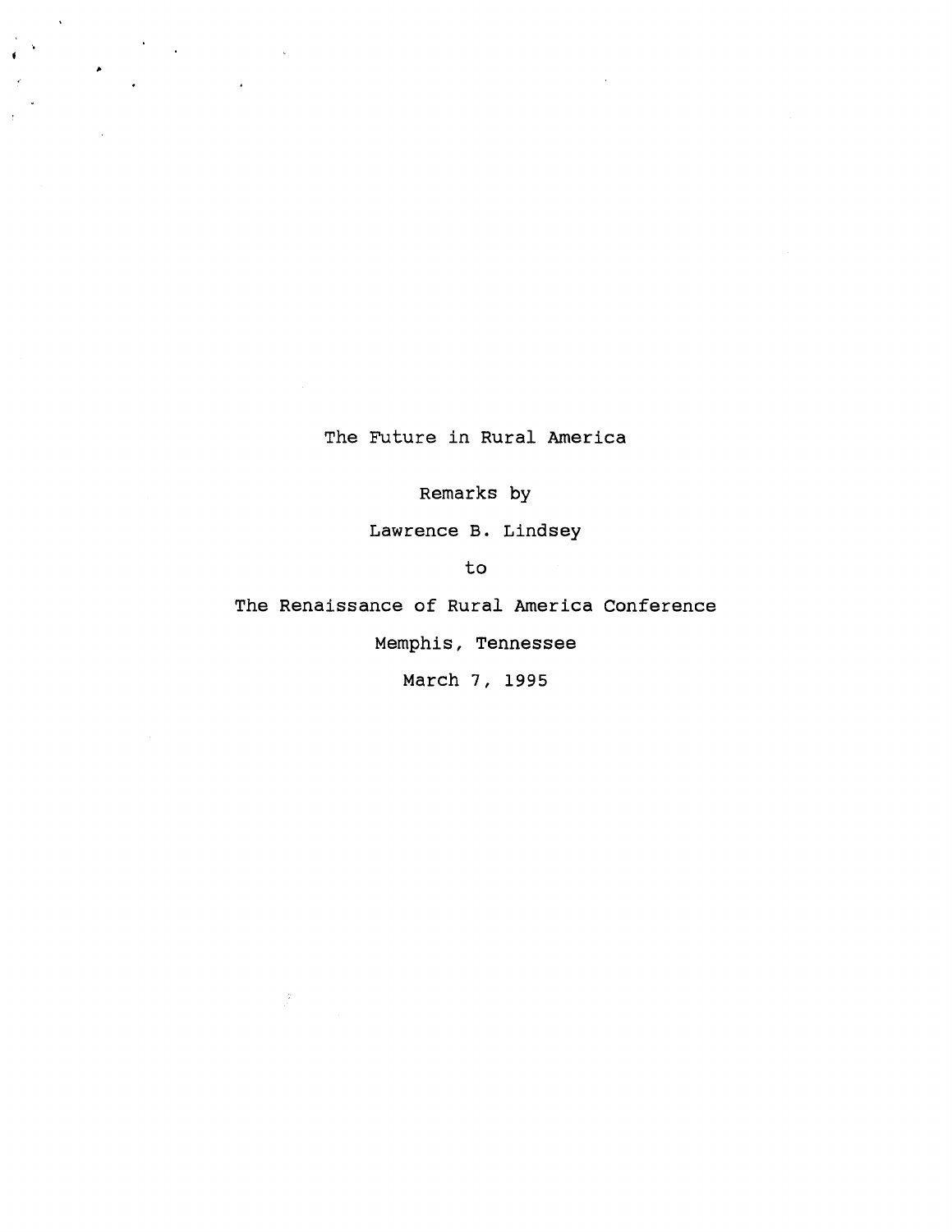**Thank you. It's my pleasure to be here today at this conference on the Renaissance of Rural America, sponsored by the Federal Reserve Banks of Richmond, Atlanta, St.Louis, and Dallas. The active involvement of those institutions in this conference speaks to the diversity of our economy and of the Federal Reserve system.**

**Today's typical American is of the urban or suburban variety. Ties to, and therefore exposure to, rural America has declined substantially. Whereas in 1880, a quarter of Americans lived in cities, by 1990 the percentage had reversed itself so that only a quarter of Americans now live in rural areas. When I was a child, it was not atypical for a city or suburban dweller to have grandparents or others in the extended family living in rural America. The songs my children listen to on Barney — "Down on Grandpa's Farm" and "Over the River and Through the Woods" — have a direct meaning to me which probably escapes them. Today, for most of us, exposure to rural America involves recreation and escape: driving down country roads, enjoyment of the wide open spaces, hunting in the forest, fishing the beautiful lakes and rivers, trekking through the peaceful and quiet wilderness.**

**But sooner or later, the comment will come, mixed more often than not with a tinge of both curiosity and wistfulness — how do these folks make a living out here? The direct personal experience of life in rural America that comes from family ties is gone for most urbanites. But, that loss of personal exposure**

**l**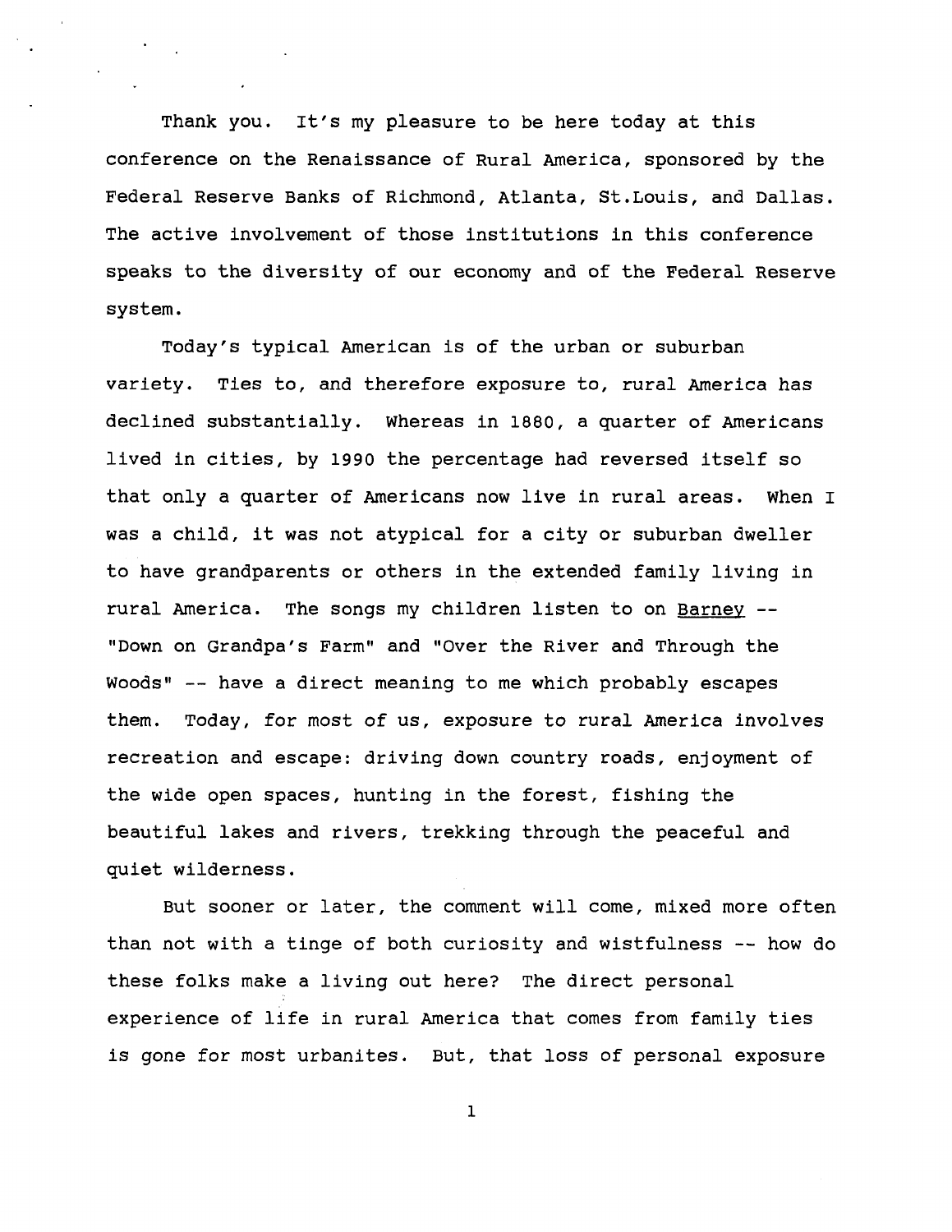**has left many Americans with a longing that goes beyond any distaste for urban living. The revolution in telecommunications has actually allowed Americans to contemplate life and work in rural America and to pose the question to themselves: Could I do it too?**

**Further, can the reality of life in the less populated regions of our nation ever square with the lore and the lure? The lore involves stories handed down from one generation to the next, many rooted in a cultural view of America which involves the pioneer spirit, living off the land, the fruits of hard work, and respect for the power of nature. The lure is, of course, the peace and scenic wonder of a region less developed and the desire it creates in most of us to pursue that quintessential American tradition - reinventing ourselves. Together, the lore and the lure have created some myths about rural America which I would like to address.**

**The first myth is that agriculture and farming is the dominant way of life in rural America. Although it is widely known that technological advances have fundamentally changed the business of farming, replacing labor with machinery to an enormous degree, the perception still remains among many that farming and its attendant industries comprise a large portion of the economic base in rural America. However, even in those counties with a substantial agricultural base, less than 35 percent of total employment is in farming and closely related industries while more than 65 percent of employment is in non-**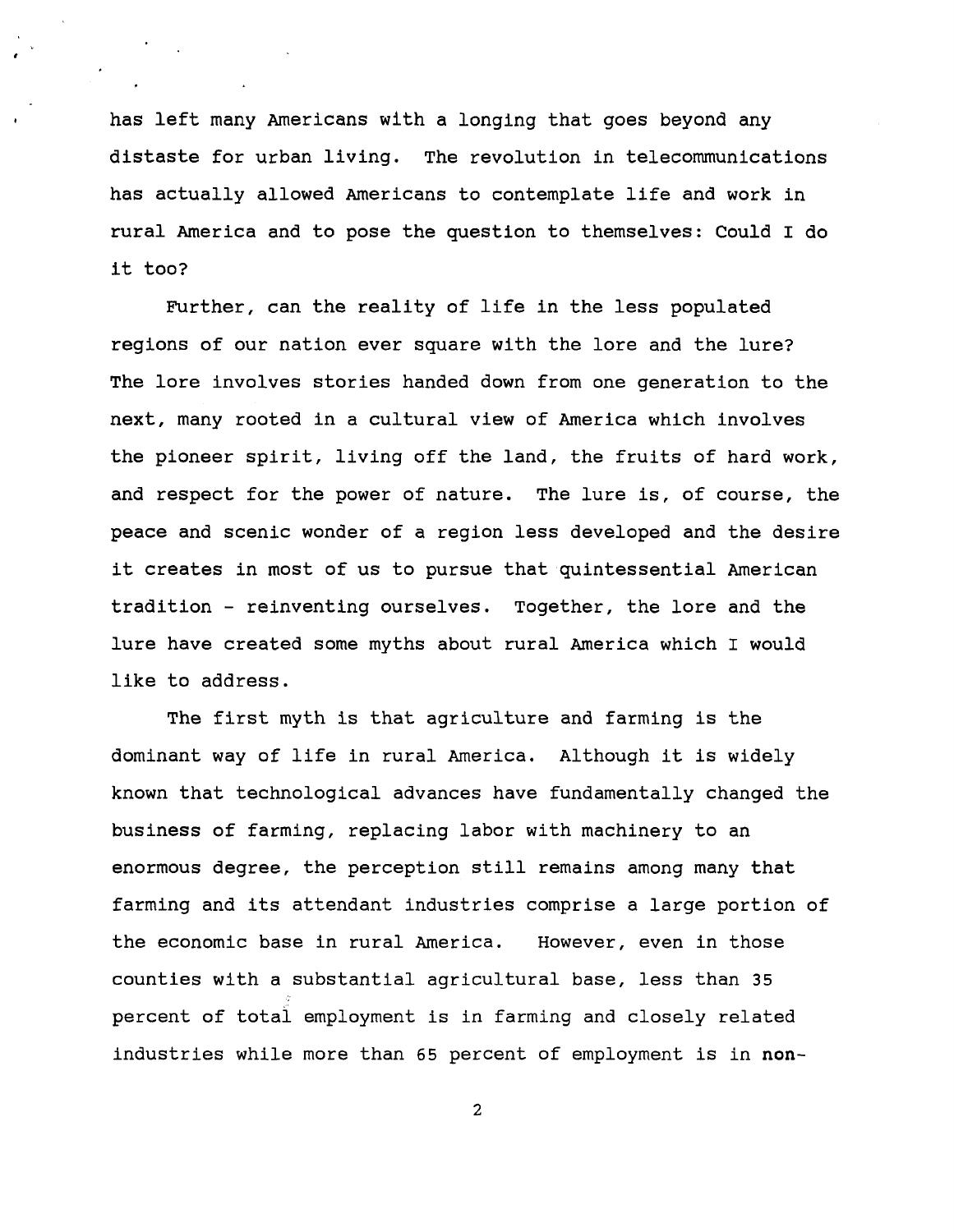**agricultural industries. As of 1991, there were 1.6 million farm households, but 23 million rural households which were not farm households. Thus, some 9 3 percent of rural American households do not live on farms. In fact, not only is agriculture no longer the major source of employment in rural America, it is no longer the major source of income for the majority of farmers. So, if only 7 percent of residents in non-metropolitan areas are employed in farming, what is everyone else doing? Well, they work for government, they work in manufacturing, construction and mining, in financial, trade and other services.**

**The myth about the dominance of farming feeds into a second, related, myth about what constitutes a "rural" life style. Historically, of course, most Americans did live on farms. In 1890, nearly 40 percent of all Americans and more than 60 percent of rural Americans lived on farms. By 1990, there were 20 million fewer people living on farms than a century before, but 27 million more people living in rural areas. In fact, this four-fold increase in the non-farm rural population mirrors the four-fold increase in the overall population of the United States. While farmers clearly have declined as a fraction of the American population, rural residents of small towns and others have maintained their share of the U.S. population. Indeed, as Leo Meyer pointed out in a recent study, "Agricultural Change and Rural America", it is a net migration from farm to town that**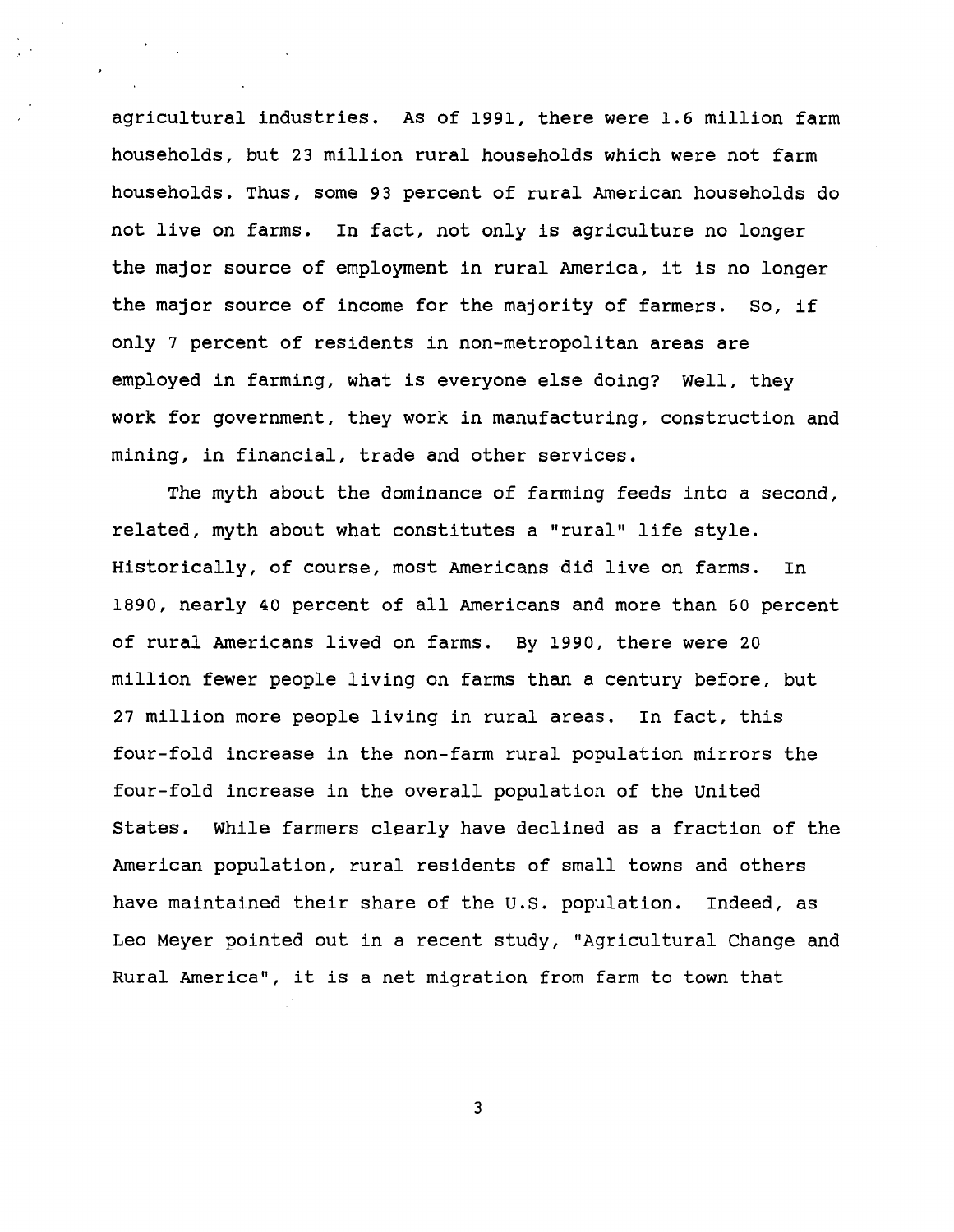**tends to categorize rural population trends.<sup>1</sup> That should not surprise us. Rural Americans, like the rest of us, increasingly work in and rely on the type of services that naturally entail some degree of population concentration — such as retailing and health care.**

**In one important respect the rural economy is leading the national economy — exposure to world markets. We all know that a substantial share of American agricultural production is exported. But, this sensitivity to international developments also reflects the composition of the rural economy. Exporting and import-completing industries like the manufacture of textiles for instance, are especially important to rural economies. Moreover, industries that produce goods for export, which account for about two thirds of total U.S. exports, currently account for a much larger share of employment in rural areas than in urban areas. As America's exposure to international competitive pressures grows in the years ahead, one can expect that the importance of the international sector to rural America will increase.**

**One of the attractions of rural America to the urban and suburban prospective immigrant is the lower level of housing costs. Indeed, housing costs represent only 19 percent of the income of the typical rural resident compared with 2 3 percent of**

**<sup>1</sup> Leo V. Meyer, "Agricultural Change and Rural America," The Annals of the American Academy of Political and Social Science. September 199 3, pp. 81.**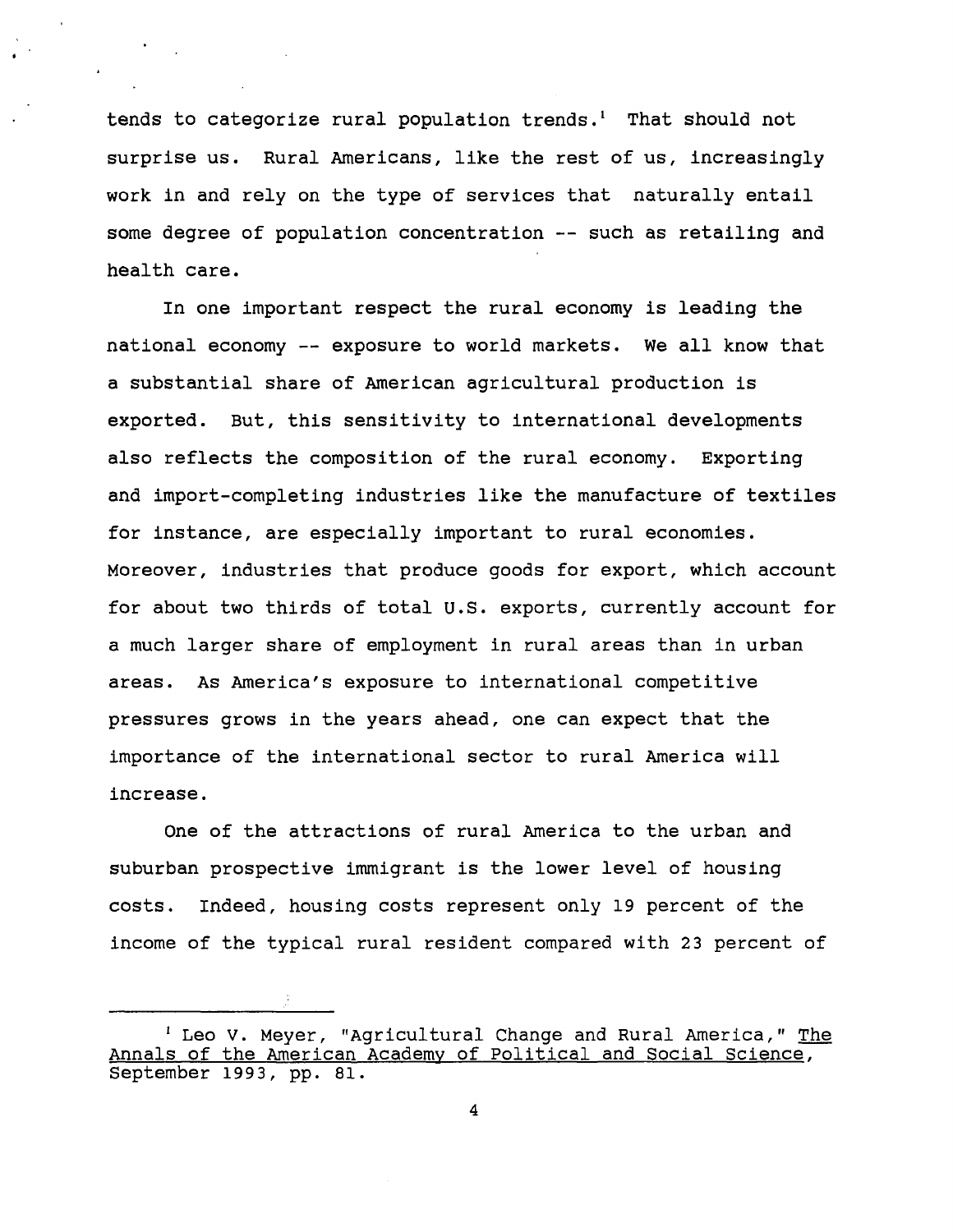**the typical urban resident. But it would be a mistake to assume that all of this savings is necessarily translatable into lower overall costs of living. The distances that exist between remote rural areas and more densely populated ones can only be overcome at a cost. Technology can overcome space but only at a price. This often translates into lower levels of both nominal and real income in rural areas. The nominal median income of families in non-metropolitan rural areas is one-sixth lower than in urban areas. It is not clear that cost-of-living differences can overcome this discrepancy.**

**Remoteness can lead to concentrations of economic distress. Nearly 2 3% of all nonmetropolitan counties had high levels of poverty at the beginning of the 1990s compared with 4% of metropolitan counties. Rural poverty tends to be less event specific, that is related to death or poor health of the primary earner, and more related to long established factors such as the limited employment opportunities in the local economy.<sup>2</sup>**

**Of course, one of our concerns today in considering the renaissance of rural America is the access to credit as a part of the economic development process. Some of the challenges faced in accessing credit stem from the nature of rural areas. Julia Parzen noted in Credit Where It's Due, that "Operating costs are especially high for development lenders that operate... in rural areas because the deals they do are more distant from each other**

**<sup>2</sup> Calvin Beale, "Poverty is Persistent in Some Rural Areas," Agricultural Outlook, September 199 3, pp. 22.**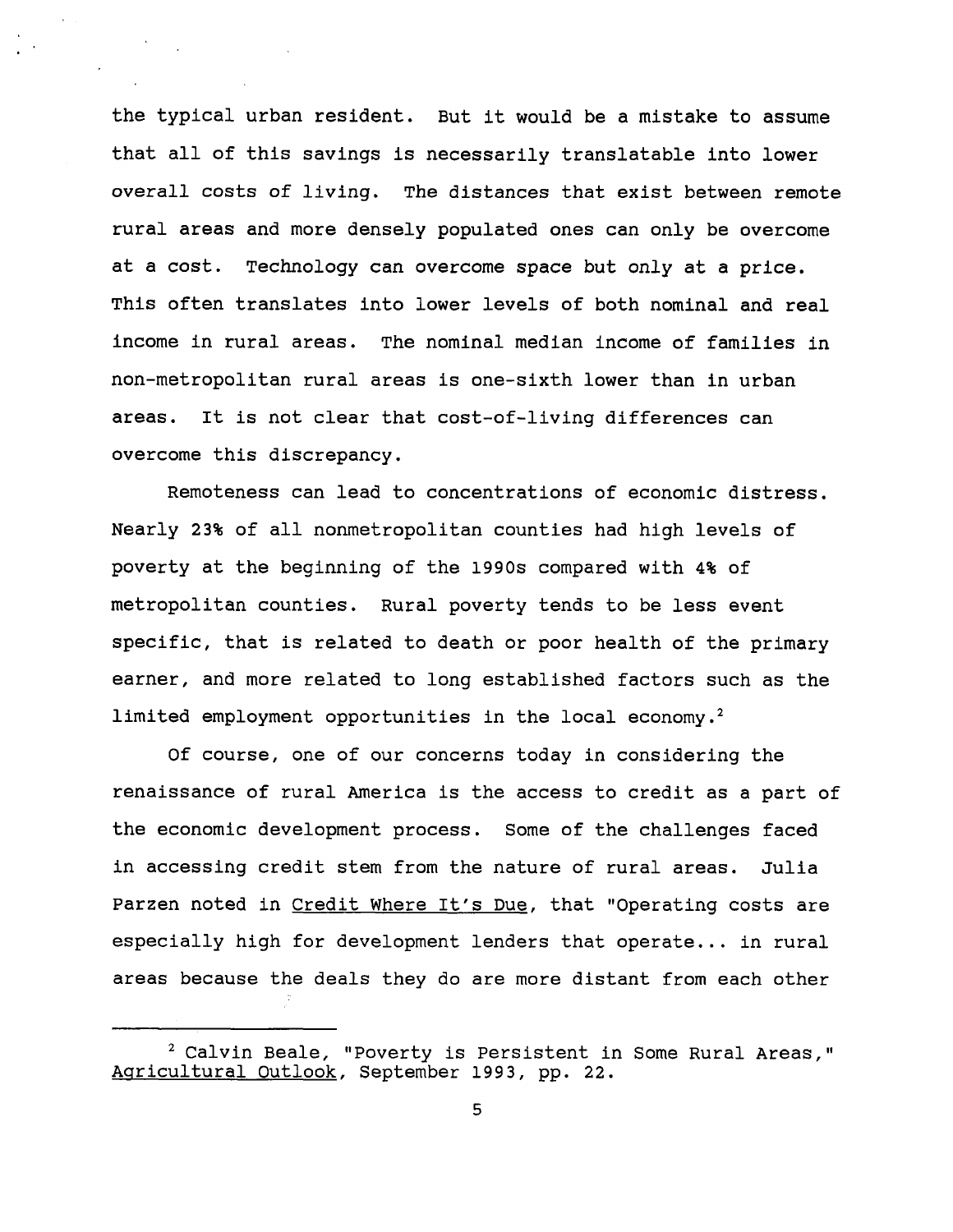**and take more effort to monitor."<sup>3</sup> Complicating this is the desire for risk diversification, which often encourages rural banks to invest in government securities or in other opportunities outside the local market, rather than reinvesting more of their funds in the local economy.**

**Overcoming rural financing challenges requires the same type of entrepreneurial skill that is needed in depressed centers of America's urban areas and that CRA is intended to help. Typical of this creativity is Ron Johnson of the Neighborhood Housing Services of Dimmit County, Texas. The Dimmit County Neighborhood Housing Service (NHS)has brought access to low income housing to local residents. This includes a single family construction program providing home ownership opportunities to 3 5 very low income families in the county. But, the NHS was also instrumental in recruiting a pecan shelling business that attracted a substantial investment to an area where local government had been the primary employer. The key was networking and partnership with both the public and private sector.**

**Another CRA success in rural areas involves the Southern Development Bancorporation. This Arkansas based institution invests in a 32 county region and uses both for-profit and nonprofit approaches to projects. The firm offers both financial and technical assistance. The latter can be a key adjunct to success for many rural enterprises since access to expertise may**

**<sup>3</sup> Julia Ann Parzen, Credit Where It's Due. Temple University Press, Philadelphia, 1992, pp. 175.**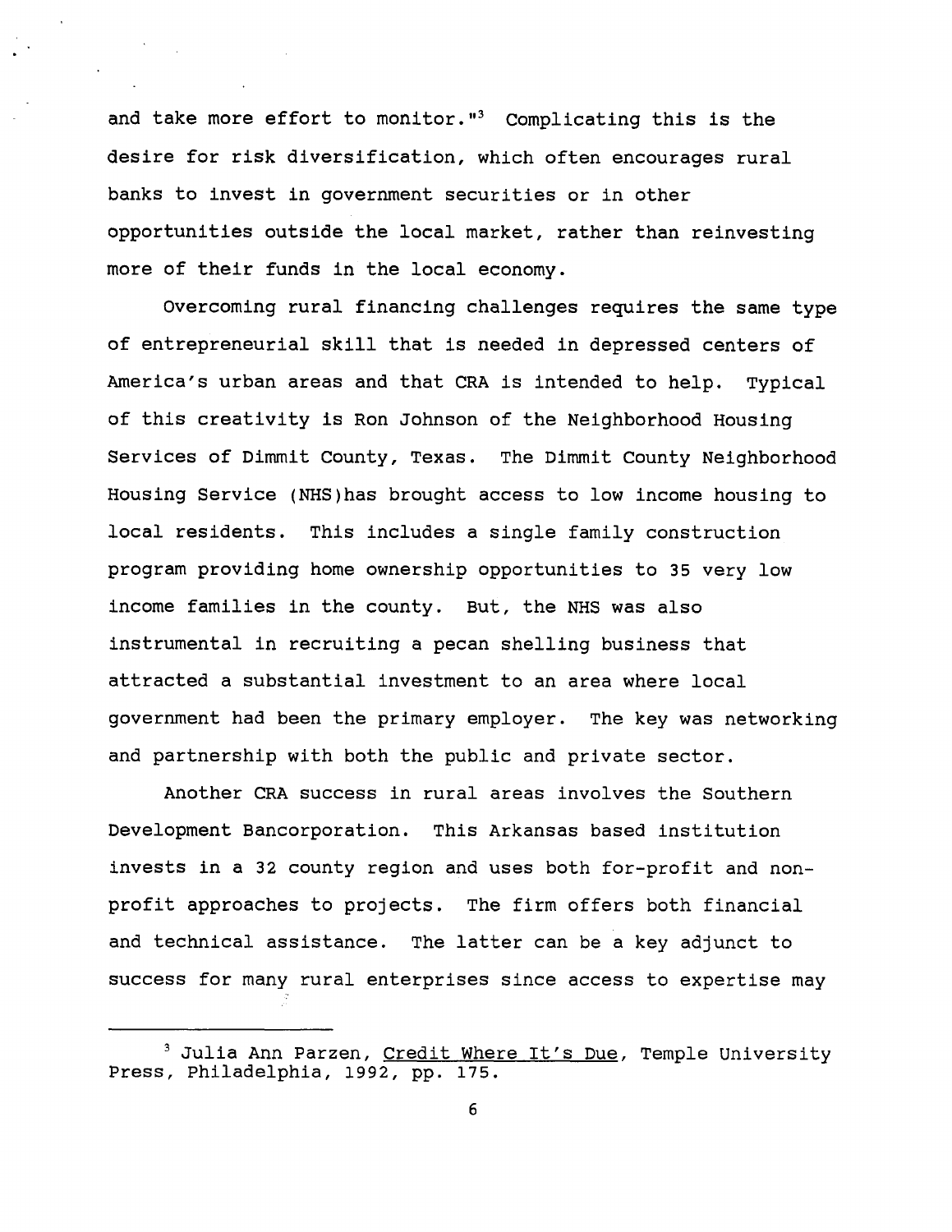**be among the most difficult challenges faced by the firm. Southern Development Bancorporation is a rural analogue to the urban success story with which much of the country is familiar the South Shore Bank of Chicago.**

**In this regard, I believe that our recent efforts at reforming the Community Reinvestment Act should prove useful. As you know, back on July 15, 199 3, the President asked the four banking regulatory agencies to revise the CRA regulations to make them more objective and focussed on performance. After receiving public comment from more than 2000 individuals and organizations on the first proposal, we released our second proposal last September.**

**One key concern was to preserve, to a maximum extent, the strength of the current system by allowing examiners flexibility in assessing bank performance in light of local conditions as well as the capacity and constraints of the individuals involved. Flexibility is the key both to past CRA successes as well as future ones. As a rule, local solutions to local challenges are more efficient than one-size-fits-all solutions from Washington.**

**In fact, rural areas may be the last bastion of the socalled character loan. One such loan I heard about involves a Florida bank and a local church. The church was in desperate need of funds and had always had trouble getting loans. The bank president became familiar with the situation through his contacts with the local Neighborhood Housing Services organization. He made the loan the church needed to fix the roof and otherwise**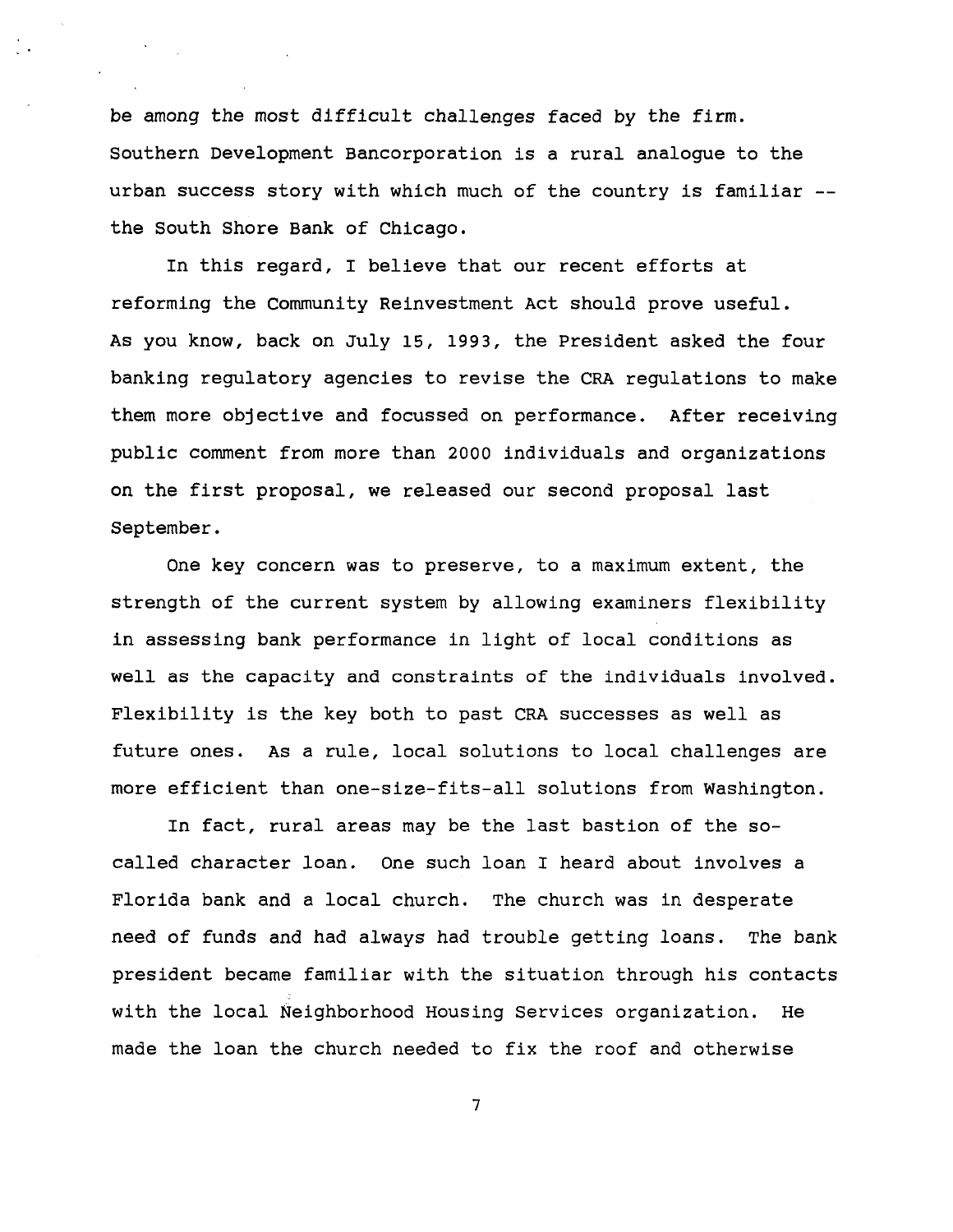**renovate the sanctuary. The loan was made because the bank president had personal knowledge of the particular situation and felt that a character loan was appropriate. He received high marks from CRA examiners, but low ones from safety and soundness examiners who were not as flexible as perhaps they should have been.**

**This discussion of CRA brings to mind a third myth — that urban areas have nothing in common with rural ones. For while it is true that there are many profound differences between urban and rural areas, there do exist important similarities. Within distressed areas, both rural and urban America may suffer from disinvestment. Capital can be scarce in both places. In both, the need to find ways to combine resources and to collaborate across program lines and across county lines, for that matter, has never been more important. This is true not only for financial capital but for human capital as well. It has been apparent to me in my travels around the nation, that it is the skills and entrepreneurial drive of individuals committed to their neighborhoods, towns, and regions that ensures successful and economically healthy communities. These folks can't do the job without capital, but capital alone is not enough without the commitment of talented people.**

**So, how does our society spread successful programs and share the energies of talented people with all of the areas that need them? Twenty years ago, the facts indictated the answer was, "Slowly -- if at all". But today, we can be much more**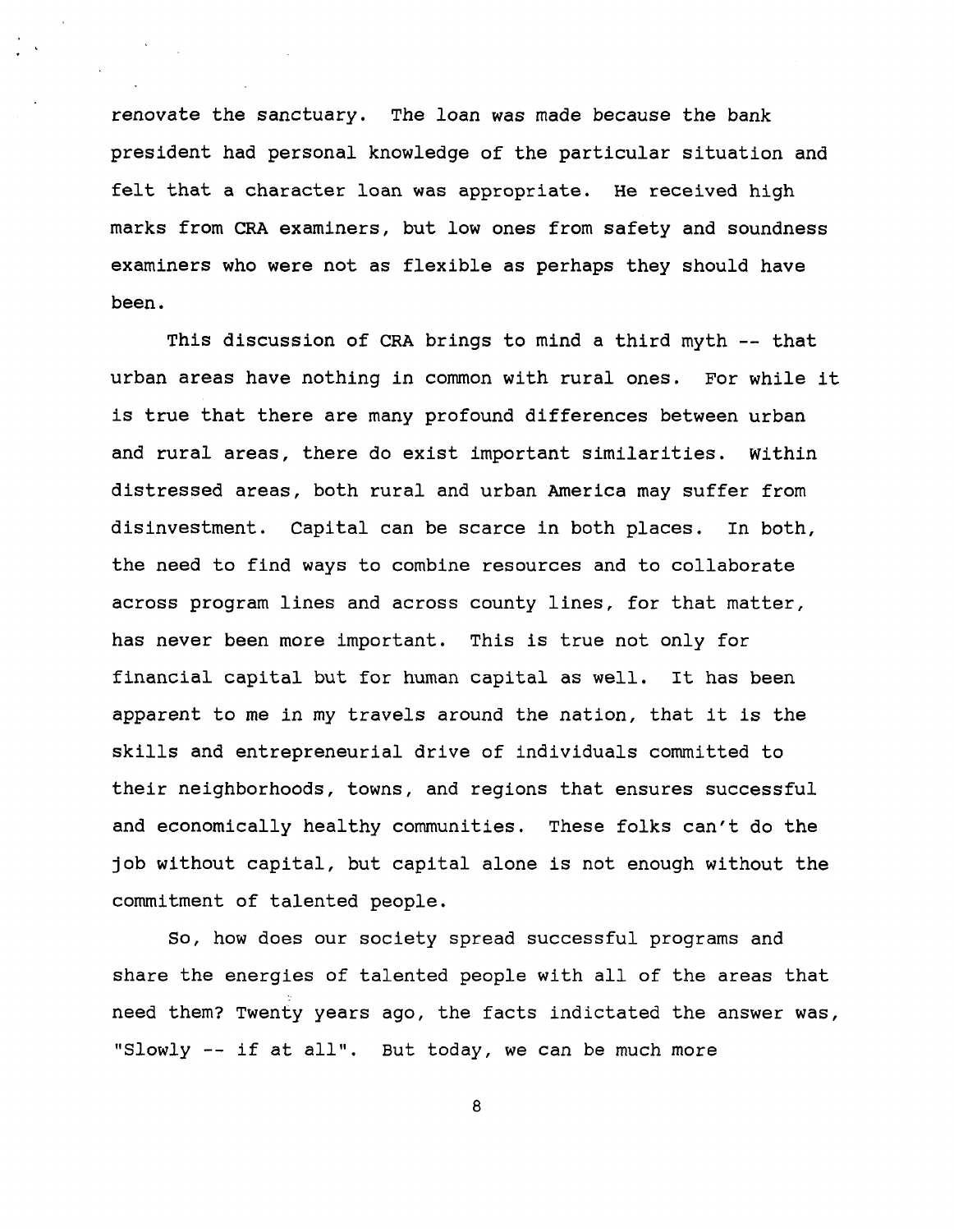**optimistic. And one word says it all — technology.**

**The fundamental challenge that exists in rural areas involves distance, and the costs associated with overcoming that distance. In fact, those regions of rural America located away from metropolitan areas that have performed the best, economically speaking, were those areas that benefitted from what Emery Castle calls the three R's — recreation, retirement and residences.<sup>4</sup>**

**While the three R's will undoubtedly continue to be an important means of economic development in rural areas, there exist other ways to alleviate the distance problem. Certainly the advent of the telephone and the television were instrumental in helping us move toward a solution. But it may be the arrival of interactive technologies that will overcome the distance problem for good, while all of the U.S., and the world for that matter, will benefit from the rapid advances in telecommunications technology, I believe that the impact of technology on rural communities will provide positive, powerful and long-reaching opportunities.**

**A glimpse of the future today is provided by satellite downlink dishes. This technology already provides opportunities for teleconferences between students in a small rural community and instructors located in the next county or the next state. And**

**<sup>4</sup> Emery N. Castle, "Rural Diversity: An American Asset," The Annals of the American Academy of Political and Social Sciences, September 199 3, pp. 19.**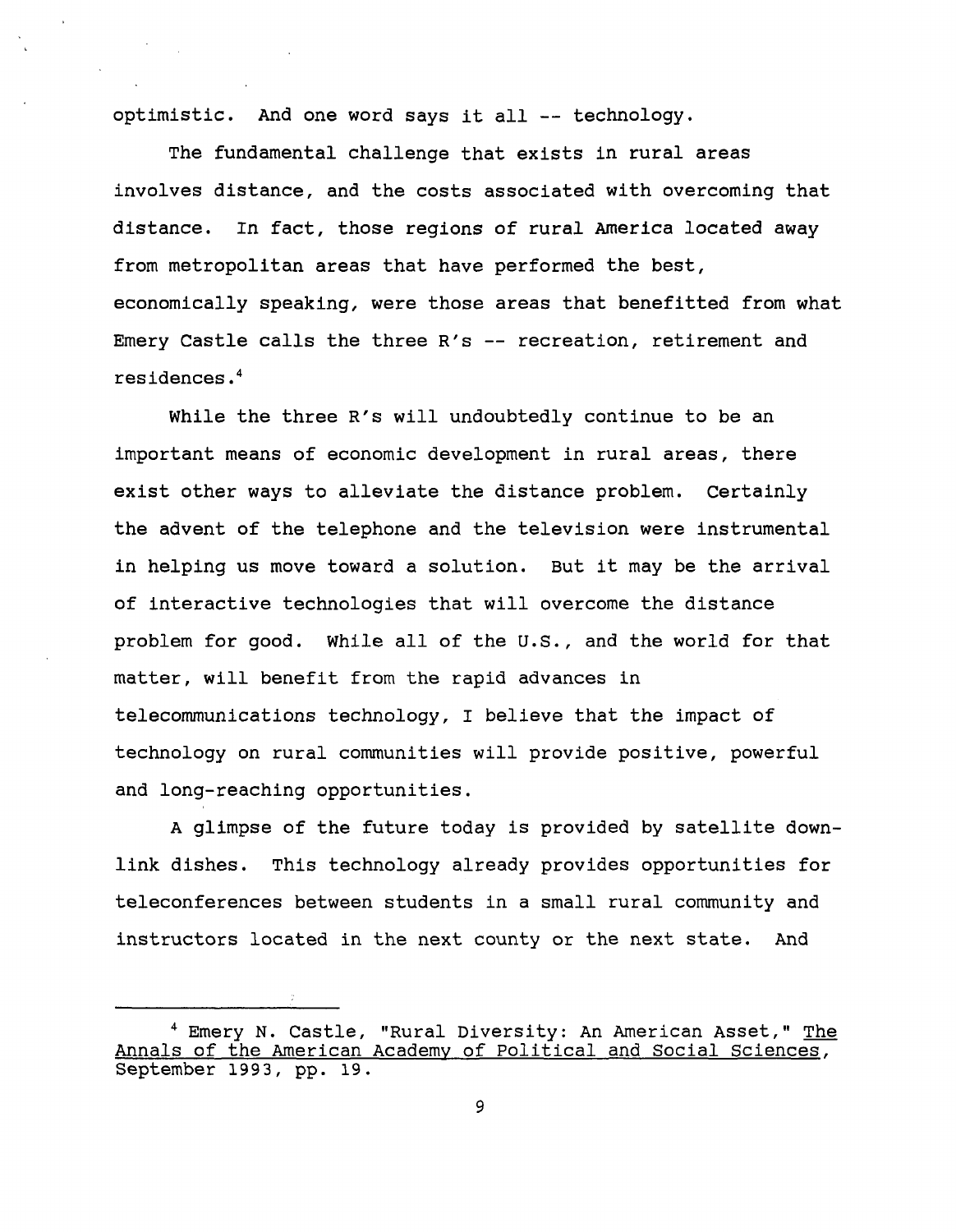**just as this technology can link a student with a needed teacher, it can bring community development specialists from a community far away to the local planning board meeting. Computers can be linked to national networks, allowing rural residents, perhaps at their local community college or library, or at their own kitchen table, access to knowledge and expertise that will enhance the quality of their education, their personal productivity, the profitability of their business and the overall quality of their lives.**

**Increasingly, we find that technology has the capacity to overcome space. But just as distance increases costs, so too can technology. This cost hurdle will undoubtedly be overcome by two forces. One, technological: innovation tends to drive total costs down over time. Two, regional partnerships can produce substantial economies of scale. Just as Wal-Mart locates its stores so as to be accessible to a number of communities, so too will communities discover the cost benefits of regional coalitions.**

**Ted Bradshaw noted in his 199 3 article on multicommunity networks that coalitions of small communities can overcome some of the challenges inherent in rural life. For example, "housing rehabilitation programs can take advantage of bulk purchases of materials or negotiate more advantageous contracts with specialized providers. In many community projects the largest single real cost is the administrative one of setting up and managing the work that is being done. In joint projects this**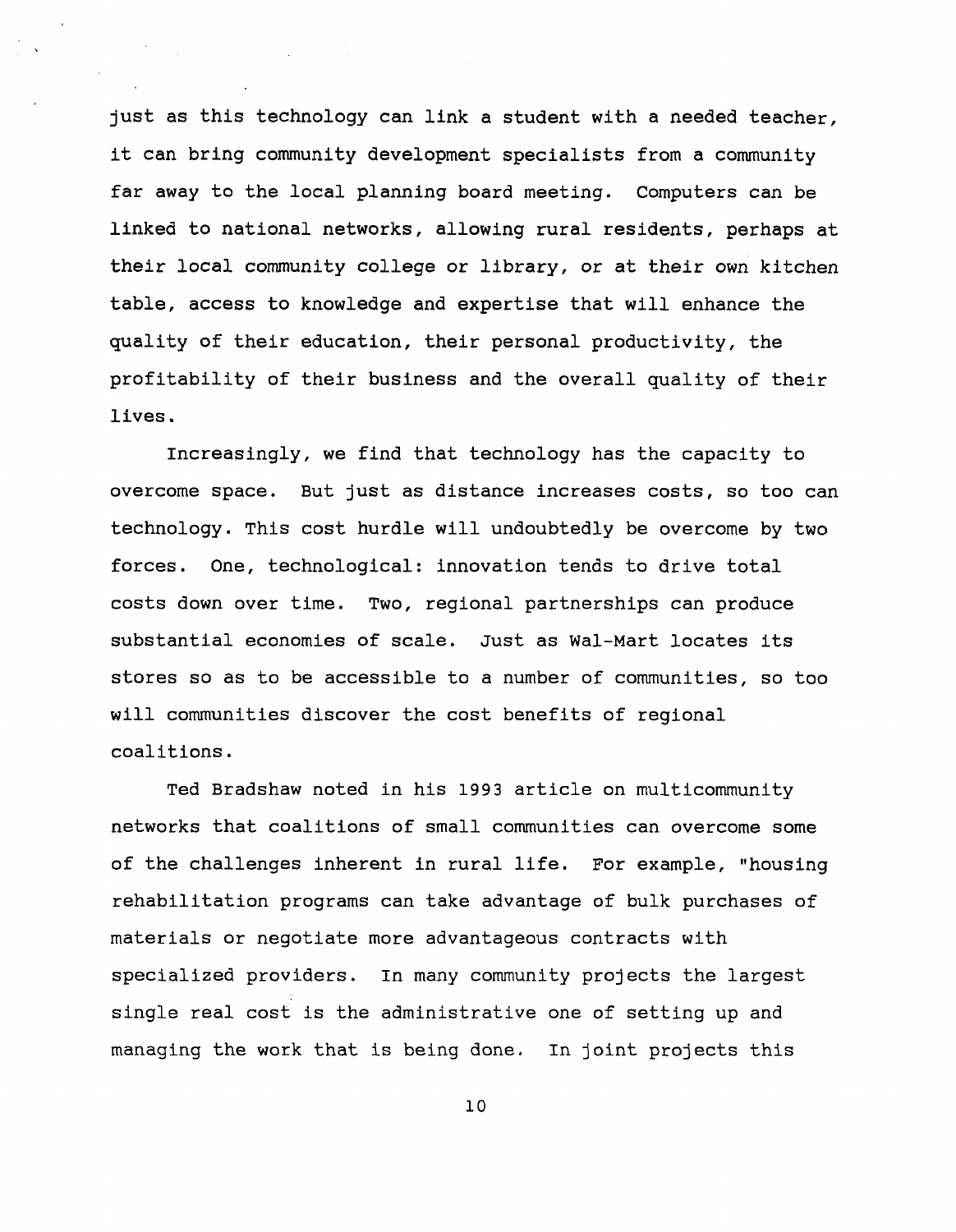**cost is shared and the tasks often done better."<sup>5</sup>**

**The transition of rural communities can be aided by "better telecommunications and transportation [allowing] many types of businesses and firms to locate quite specialized functions in rural communities ranging from back office data processing or telephone customer service operations to specialized high technology manufacturing plants [such as] computer software, publishing and printing, agricultural machinery, sporting goods equipment, and mail-order sales."<sup>6</sup> My credit card bills and my catalogue sales receipts from my Christmas shopping tell me that the rush of businesses to relocate to rural areas of the country is already in full force.**

**I believe that the future of rural America will be a bright one. But the transition that rural regions will undergo in the telecommunications age will entail choices. As more city dwellers and suburbanites consider the possibility of building their lives in rural areas, the challenges created by development and economic and population growth will have to be faced. There will be increased pressure on the original residents by newcomers. Some areas attract retirees and aging baby boomers who want amenities that don't exist and clamor for rules and structure where none had existed before. The challenge of**

**<sup>5</sup> Ted K. Bradshaw, "Multicommunity Networks -- A Rural Transition,"** The Annals of the American Academy of Political and **Social Science, September 199 3, pp. 17 5.**

**<sup>6</sup> Ibid., pp. 166.**